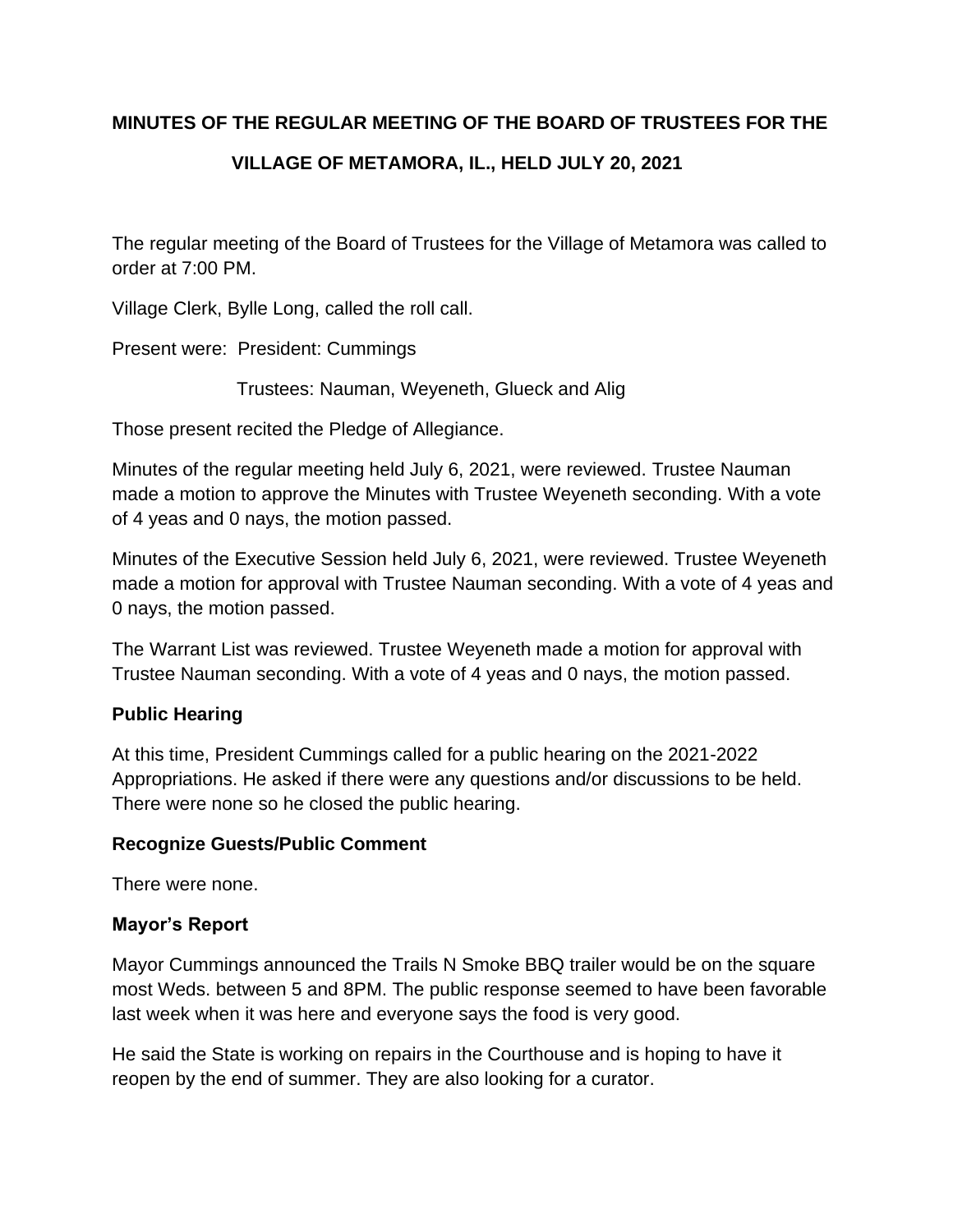Mayor Cummings said he had received negative feedback on the idea of a carving of Abe Lincoln in a tree stump in the park. He said there is a carving in Charleston, Ill., in a stump of Lincoln that has not received good reviews. Metamora has the beautiful statues in the park already so the Board decided to table this new idea.

## **Attorney's Report**

Attorney Brunton presented the Ordinance for the 2021-2022 Appropriations. Trustee Weyeneth made a motion for approval with Trustee Glueck seconding. With a vote of 4 yeas and 0 nay, the motion passed.

He then presented a draft agreement for the social media coordinator. After reviewing the agreement with a short discussion, Trustee Weyeneth made a motion to approve the hiring of Elijah Surratt as an independent contractor at a rate of \$20.00 per hour. Trustee Glueck seconded the motion and with a vote of 4 yeas and 0 nays, the motion passed. President Cummings said the Village would furnish a laptop for his use also.

Attorney Brunton gave information on the solar energy provisions Germantown Hills and East Peoria has. This information will help the Board in their decisions for future regulations to be put in place in Metamora.

He gave updates on the agreement with Metamora Rural Fire Protection District.

## **Engineer's Report**

Bob Kolhaus gave updates on the following:

- 1. Niles St. Watermain Project
- 2. ADA Bathroom Project in the Village Hall
- 3. Drainage Improvements Coal Bank Rd/Oakwood Cemetery and 826 Progress St
- 4. Seal Coat & Spray Patch work in July & August
- 5. City Hall Electrical Upgrades

He did report the insurance company has denied the claim on the firehouse roof. The need for repairs is on the Village and he suggests doing temporary support work until the Village is ready to tear off and replace the affected area.

Trustee Nauman said he had a quote from Kennell Electric for the electrical updates in the Admin. building in the amount of \$2300.00. He made a motion for approval with Trustee Glueck seconding. With a vote of 4 yeas and 0 nays, the motion passed.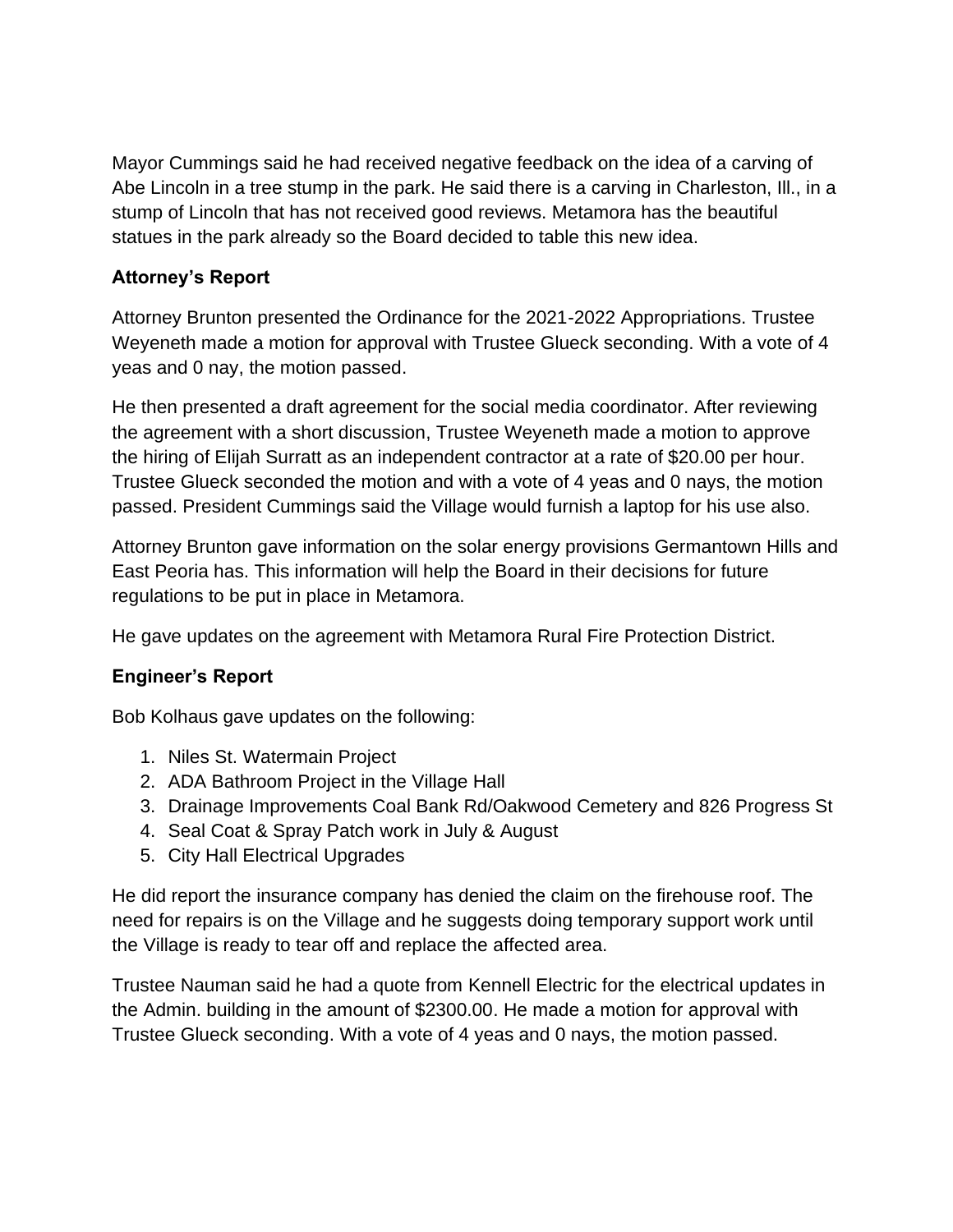## **Treasurer's Report**

Treasurer Garber gave the following report:

CASH BALANCES

Cash balances as of June 30, 2021, decreased \$165,041 at a 2.87% decrease from May 31, 2021.

MAJOR RECEIPTS

| State of Illinois --- Taxes            |  |  | \$108,759 |
|----------------------------------------|--|--|-----------|
| State of Illinois --- Motor Fuel Taxes |  |  | \$11,881  |
| <b>MAJOR DISBURSEMENTS</b>             |  |  |           |
| Emergency 116                          |  |  | \$80,159  |
| <b>IEPA</b>                            |  |  | \$28,171  |
| <b>JETCO</b>                           |  |  | \$153,078 |
|                                        |  |  |           |

### **INVESTMENTS**

Funds were invested during the month of June 2021 in the Money Market at Commerce Bank earning interest at .05%. The Goodfield State Bank investments earned interest for the month of June on the Insured Cash Sweep Account at .25% and the Money Market at .099%.

### **Public Works Dept.**

Trustee Nauman made a motion to approve payment of \$1000.00 to Jason Jones for the gas pump stipend. Trustee Glueck seconded and with a vote of 4 yeas and 0 nays, the motion passed.

A short discussion was held regarding the sidewalk project along Washington St. It was decided by consensus to go ahead with the project and it would be on the agenda at the next meeting for approval.

### **Police/Fire/ESD**

There was no report.